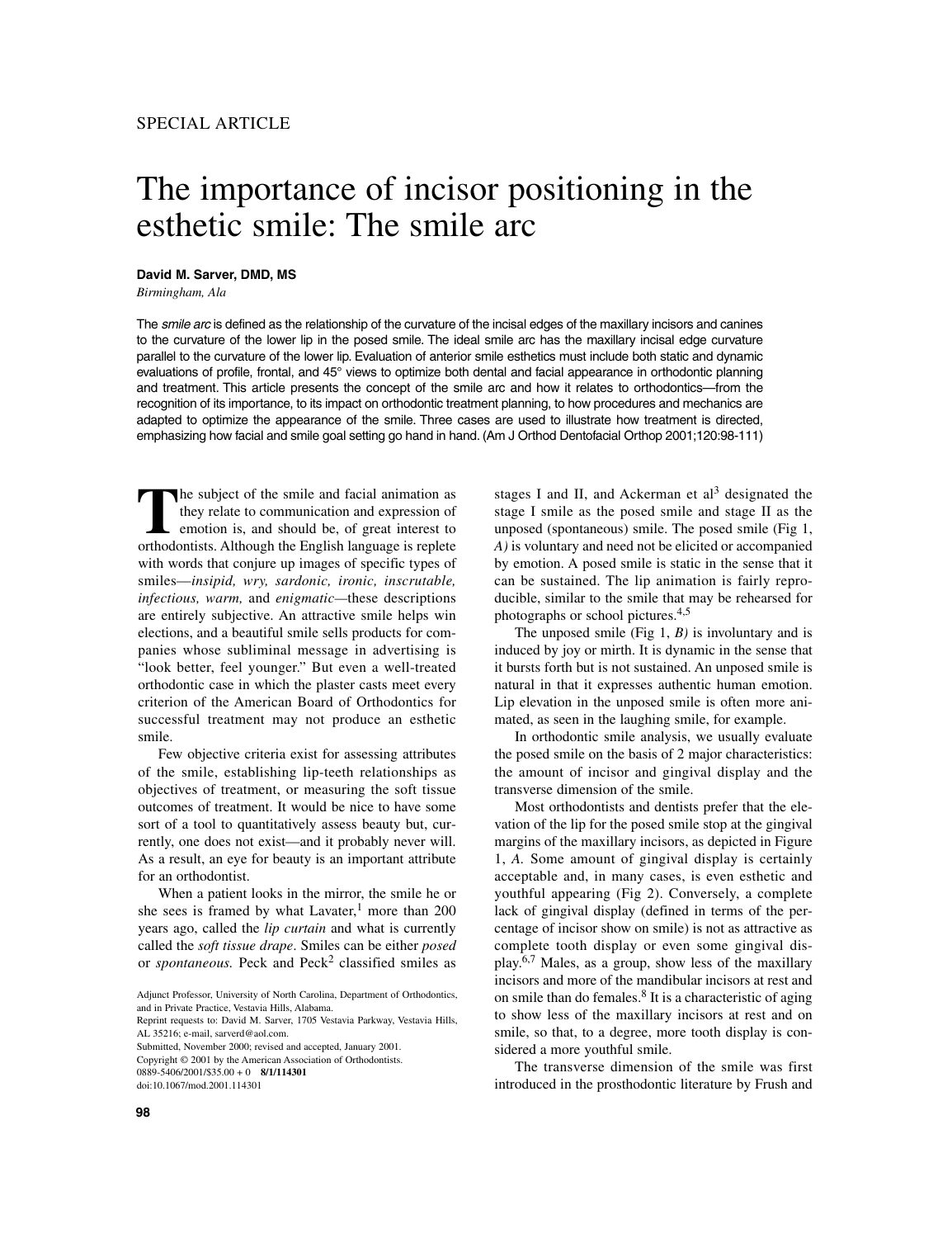*American Journal of Orthodontics and Dentofacial Orthopedics Sarver* **99** *Volume* 120*, Number* 2



**Fig 1. A,** Posed smile is voluntary and may produce fairly reproducible lip animation; **B,** unposed smile is involuntary and spontaneous, often characterized by more lip elevation than in posed smile.

Fisher.<sup>9</sup> This smile characteristic is referred to in terms of *broadness to the smile* and the presence and the amount of *buccal corridors* (more commonly referred to by orthodontists as *negative space).* It is well documented in the prosthodontic literature that one characteristic of an unrealistic or contrived smile—a "denture smile"—is the lack of buccal corridors. *Anything can be overdone.* Again, the orthodontist's eye for beauty is an important factor in creating appropriately sized buccal corridors. This smile feature has been thought of primarily in terms of maxillary width, but there is evidence that the buccal corridors are also heavily influenced by the anteroposterior position of the maxilla relative to the lip drape.10,11

A characteristic of the esthetic smile that has not been as well recognized is the relationship of the curvature of the maxillary anterior teeth (smile arc) in the esthetic smile. The term *smile arc* has a number of definitions depending on whether one is reading literature from prosthodontics, orthodontics, or cosmetic dentistry. In his cosmetic dentistry text, Goldstein $12$ describes the "older smile," in which the incisal edges



**Fig 2.** Some gingival display on smile is esthetically appealing because of the youthfulness of incisor show.

appear straight across the smile, and contrasts it with the "youthful smile" in which the front teeth are longer and create a line that comes slightly downward in the middle of the smile, traveling superiorly to the corners. Frush and Fisher<sup>9</sup> proposed that there should be harmony between the curvature of the incisal edges of the maxillary anterior teeth and the curvature of the upper border of the lower lip; this is referred to as the smile arc.

## **Definition of the smile arc**

The smile arc should be defined as the relationship of the curvature of the incisal edges of the maxillary incisors and canines to the curvature of the lower lip in the posed smile. The ideal smile arc has the maxillary incisal edge curvature parallel to the curvature of the lower lip upon smile; the term *consonant* is used to describe this parallel relationship (Fig 3, *A).* A *nonconsonant,* or flat, smile arc is characterized by the maxillary incisal curvature being flatter than the curvature of the lower lip on smile, as shown in Figure 3, *B.*

## **Conceptual evolution**

The importance of the smile arc, as an esthetic concept, has probably not been fully appreciated by ortho-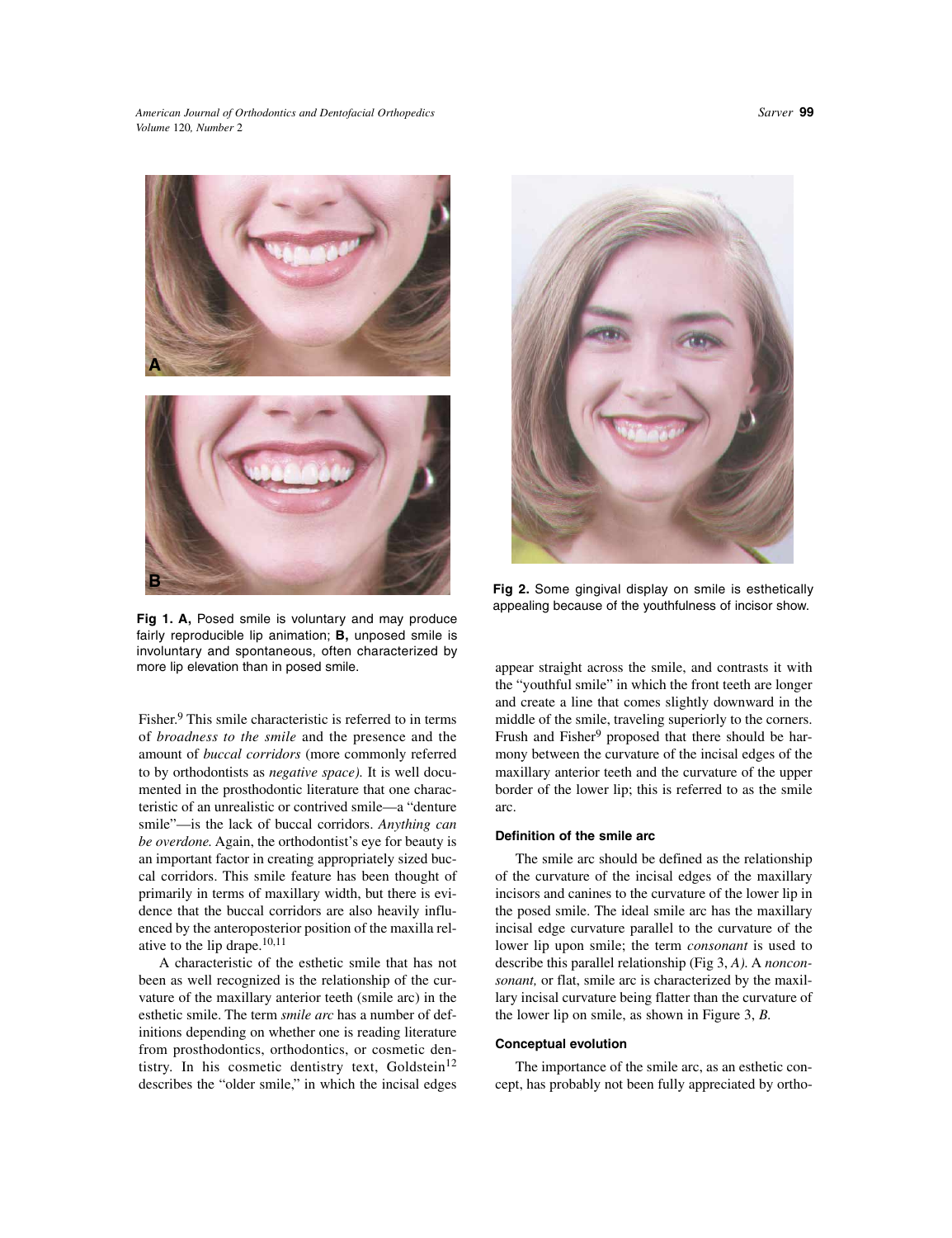

**Fig 3. A,** Ideal smile arc is characterized by consonant relationship of arc formed by maxillary teeth and lower lip on smile; **B,** nonconsonant, or flat, smile arc is characterized by maxillary incisal arc line that is flatter than curvature of lower lip on smile.

dontists. Hulsey<sup>4</sup> assessed standardized photographs of 40 subjects, 20 treated orthodontically and 20 considered to have normal occlusion. He noted that the curvature of the incisal edges of the maxillary anterior teeth was flatter in those who were treated orthodontically. A panel judged the smiles with flatter arcs as being less attractive, confirming the hypothesis of Frush and Fisher.<sup>9</sup> Zachrisson<sup>13</sup> has made similar observations that some treated smiles are less esthetic.

In a recent study, Ackerman et  $al<sup>3</sup>$  evaluated the smile arc in both treated and untreated patients in their own practice. Almost 40% of the treated patients showed a discernible change in the smile arc; flattening of the smile arc occurred in 32%. In the untreated group, 13% had a change in the smile arc, and flattening of the arc occurred in only 5%. They noted no gender differences in the smile characteristics when the treated and untreated groups were compared.<sup>3</sup>

Smile arc flattening during orthodontic treatment can occur in several ways. Normal orthodontic alignment of the maxillary and mandibular arches may result in a loss of the curvature of the maxillary incisors relative to the lower lip curvature. In case evaluation, it is important to assess and visualize the incisor-smile arc relationships and place brackets so as to extrude the maxillary incisors in flat smiles and to maintain the

smile arc where it is appropriate. A set formula for bracket placement based on tooth measurements, as is often taught in orthodontic courses and programs, is not appropriate for maximum esthetics. For example, if all patients routinely have their maxillary central incisors placed 4.5 mm above the incisal edge, their lateral incisors at 4 mm, and their canines at 5 mm, without the clinician taking into account the relationship of the incisal edges to the lower lip curvature in each individual case, the positioning may or may not fit the esthetic criteria required. Just as patients get individualized treatment plans, they also should have individualized designs for appliance placement.

Bracket placement may unwittingly lead to superior repositioning of the incisal edges relative to the posterior buccal segment heights. For example, with our emphasis on the goal of attaining canine guidance, it is possible that we are creating relative intrusion of the maxillary incisors while extruding the maxillary canines. The 14-year-old patient in Figure 4, *A,* has a nonconsonant smile arc with 80% of the maxillary incisors displayed on smile. While canine guidance has been emphasized in this case, it may be at the expense of the appearance of the smile. Another possibility arises when lower bracket placement in the same patient is evaluated (Fig 4, *B).* Note that the mandibu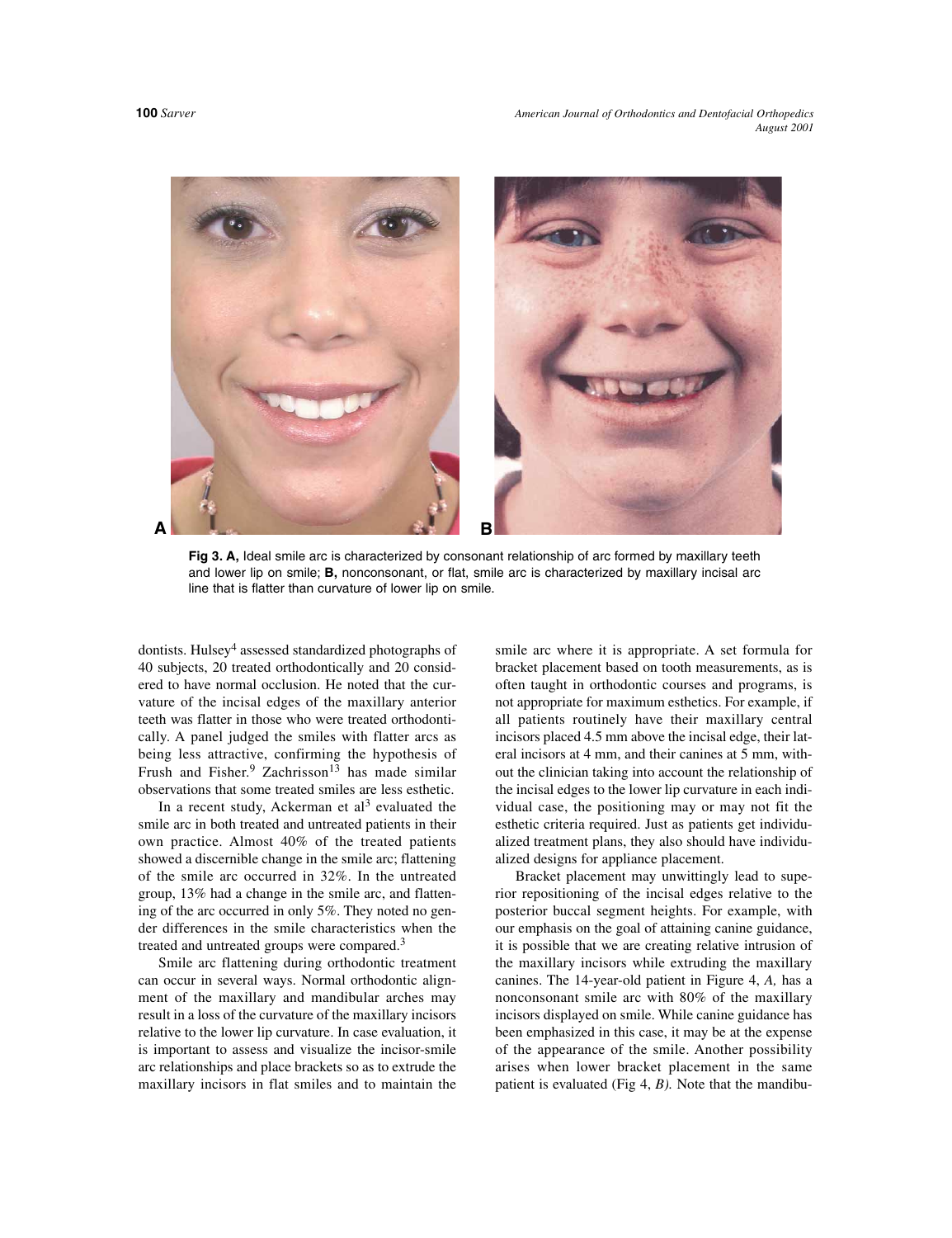*American Journal of Orthodontics and Dentofacial Orthopedics Sarver* **101** *Volume* 120*, Number* 2

lar incisor brackets were placed very close to the gingival margins, probably in an effort to avoid occlusal interferences that might cause unwanted bracket loss. Unfortunately, this resulted in extrusion of the mandibular incisors, and the maxillary incisors had to be compensated vertically to open the bite, which also contributed to flattening of the smile arc.

In patients in whom excessive gingival display on smile is noted, and for whom one of the treatment objectives is to reduce the gumminess of the smile, maxillary incisor intrusion may improve the gingival display on smile. However, if the smile arc relationship has not been noted and evaluated, unwanted flattening of the smile arc may result. Maxillary intrusion arches or maxillary archwires with accentuated curve could result in a flattening of the smile arc.

The subject's inherent growth pattern may also be at fault. The studies of smile arc flattening have shown that, while treated patients did have a higher rate of smile arc flattening, 5% of the untreated population also experienced smile arc flattening. More vertical growth in the posterior maxilla than in the anterior maxilla could result in a changed relationship between the occlusal plane and the curvature of the lower lip upon smile. In this type of patient, high-pull headgear keeps the maxillary posterior teeth superior to the incisors and is therefore an aid in maintaining or improving the smile arc.

It is also possible that growth in the brachyfacial pattern (low mandibular plane angle and a tendency for parallelism of the sella-nasion line, palatal plane, and occlusal plane) may lead to a flat smile arc. Patients with this skeletal pattern might, theoretically, have a tendency for the anterior maxilla to lack the clockwise tilt needed for an ideal smile arc; in some cases it might even exhibit a counterclockwise tilt that results in a flat smile arc. Whether this is fact, however, is yet to be proven.

Habits may also be an etiologic factor. The reduction in anterior vertical dentoalveolar development secondary to thumb sucking is the most obvious example.

## **CASE ILLUSTRATIONS Case 1**

Treatment planning for this patient was a challenge because of discordant esthetic and functional goals. This demonstrates how problem-oriented treatment planning helps us identify a path to the attainment of our desired treatment goals. In this patient, the smile arc was an important consideration in planning treatment.

At age 11, the patient's chief complaint was the diastema between the maxillary incisors. The parents,





**Fig 4. A,** Bracket placement to emphasize canine guidance may be at the expense of appearance of the smile by relatively intruding maxillary incisors, resulting in flat smile arc; **B,** maxillary incisor intrusion is required to open the bite, resulting in flattening of smile arc.

however, were concerned about the mandibular deficiency and its effect on her facial appearance and were committed to a treatment plan directed at facial improvement in addition to occlusal correction (Fig 5, *A-C).*

Data from systematic analysis of the patient, beginning appropriately with an examination of facial proportions, was summarized.6,14

*Profile.* Relative to the upper face, the maxilla appeared to be moderately procumbent, but the most remarkable aspects of the patient's profile included an obtuse chin-neck angle, a short lower facial height with short chin height, and a deep labiomental sulcus with eversion of the lower lip (Fig 5, *A).*

*Frontal at rest.* The lower facial height was short, with the upper lip and chin height ratio approximating 50:50, versus the ideal 33:66 ratio. The lower facial height presented a problem in reaching occlusal goals,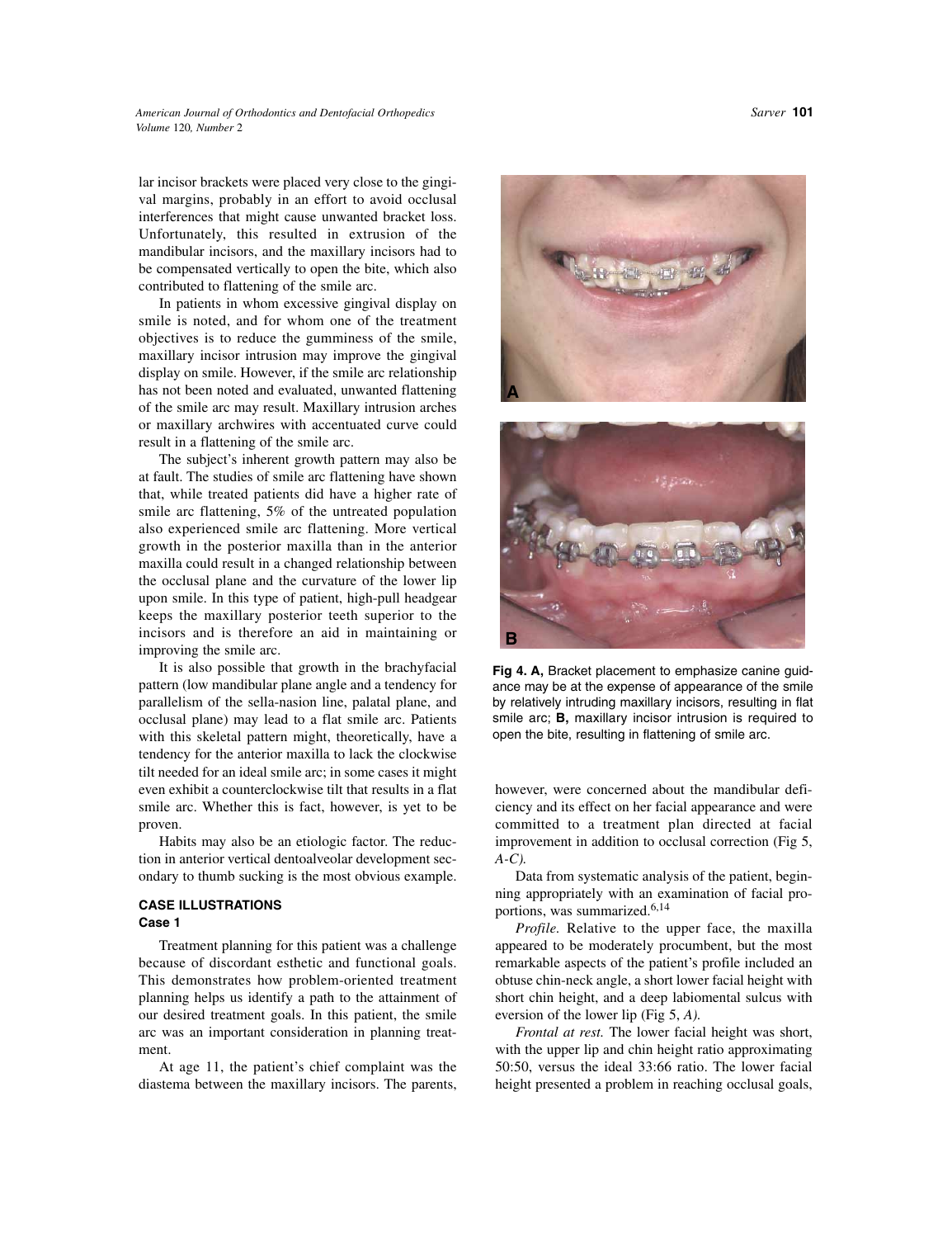

**Fig 5. A,** This patient's profile was characterized by deficient mandibular height, in both horizontal projection and vertical height; **B,** patient had short lower facial height with everted lower lip; **C,** approximately 80% of maxillary incisor showed on smile; with further maturation and aging, this amount of tooth show is expected to decrease.



**Fig 6.** Anterior open bite was present, an occlusal relationship not frequently associated with short-faced patients.

as will be seen later in this analysis, because the patient had an open bite. She also had an everted lower lip and a deep labiomental sulcus (Fig 5, *B).*

*Frontal on smile.* Only 80% of the maxillary incisor was exposed on smile, and with further maturation and aging, this amount was expected to decrease.<sup>8</sup> Therefore, the lack of incisor show was considered both an initial esthetic problem and a long-term problem because it was expected to worsen with further growth and maturation. Also present was the large maxillary midline diastema (Fig 5, *C).*

*Dental relationships.* The patient had an anterior open bite with bilateral Class II molar relationships (Fig 6). The maxillary incisors were flared and a large maxillary midline diastema present. Spacing of approximately 5 mm was also present in the mandibular arch.



**Fig 7.** Growth modification through use of cervical headgear was chosen. Outer bow was shortened and placed inferiorly in an effort to have desirable effects of cervical headgear (maxillary retardation, downward vector to increase lower facial height) in addition to producing rotational effect on palatal plane to continue increase in incisor show and continue bite closure.

The treatment goals for this patient were to correct both the esthetic problems and the Class II open bite malocclusion. The esthetic problems in this case, as summarized from the facial characteristics and the incisor-smile relationship, were:

1. Marked mandibular deficiency noted on profile, with concomitant obtuse chin-neck angle;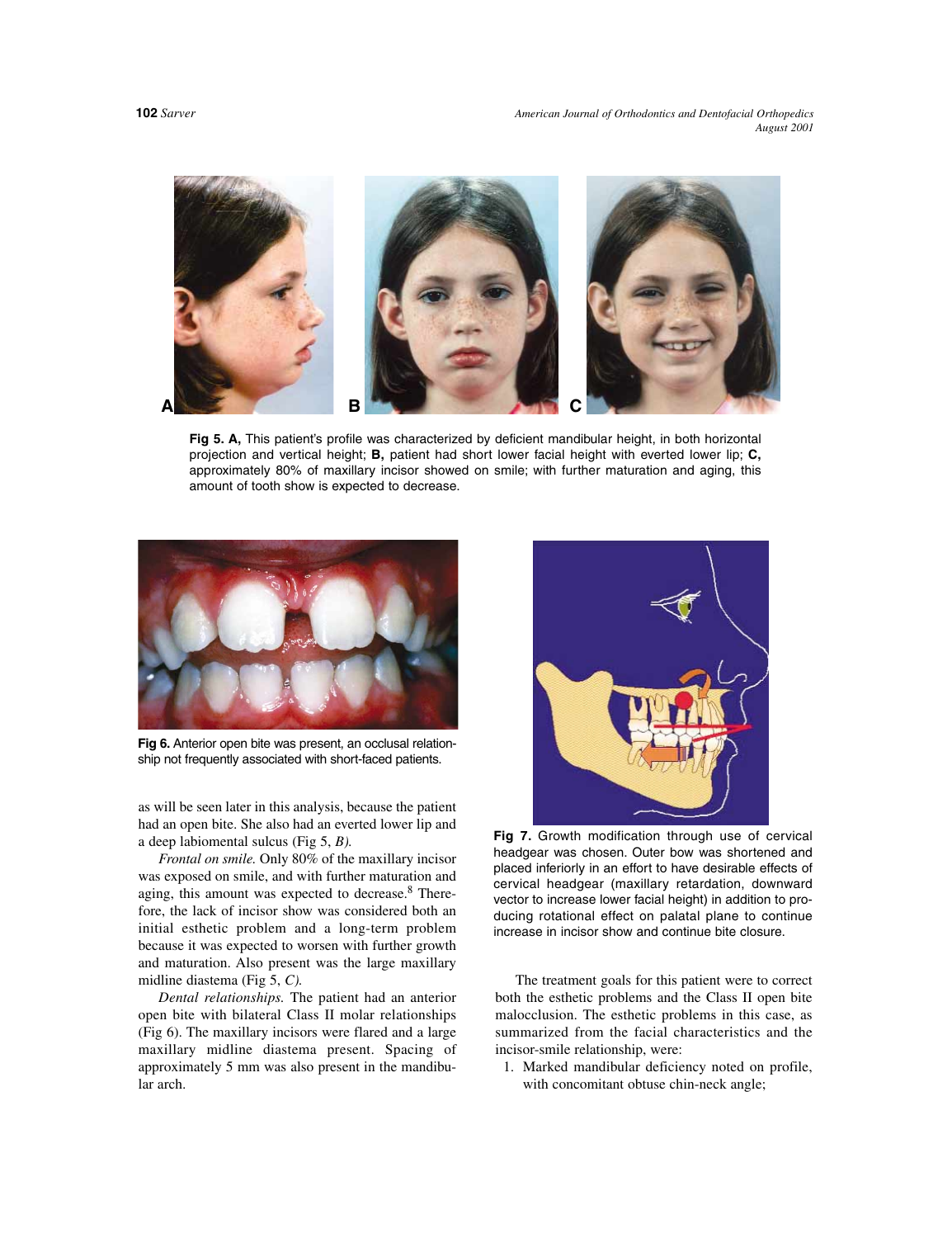*American Journal of Orthodontics and Dentofacial Orthopedics Sarver* **103** *Volume* 120*, Number* 2



**Fig 8. A,** Final profile reflected vast improvement of lower facial projection and increase in facial height; **B,** final frontal picture demonstrates significant increase in lower facial height; **C,** on smile, all maxillary teeth show, with beautiful smile vertically, as well as ideal smile arc relationship; **D,** 45° view clearly shows excellent smile arc relationship as well as improved submental and submandibular soft tissue.

- 2. Short lower facial height, a problem for both profile and frontal relationships;
- 3. Maxillary anterior dental spacing;
- 4. Lack of incisor show at rest and on smile;
- 5. Flat smile arc.

The major treatment challenge in this case was that several changes to correct the open bite and the Class II relationships would also tend to exacerbate esthetic problems. We very rarely see an anterior open bite in a short-faced patient, and the orthopedic forces used to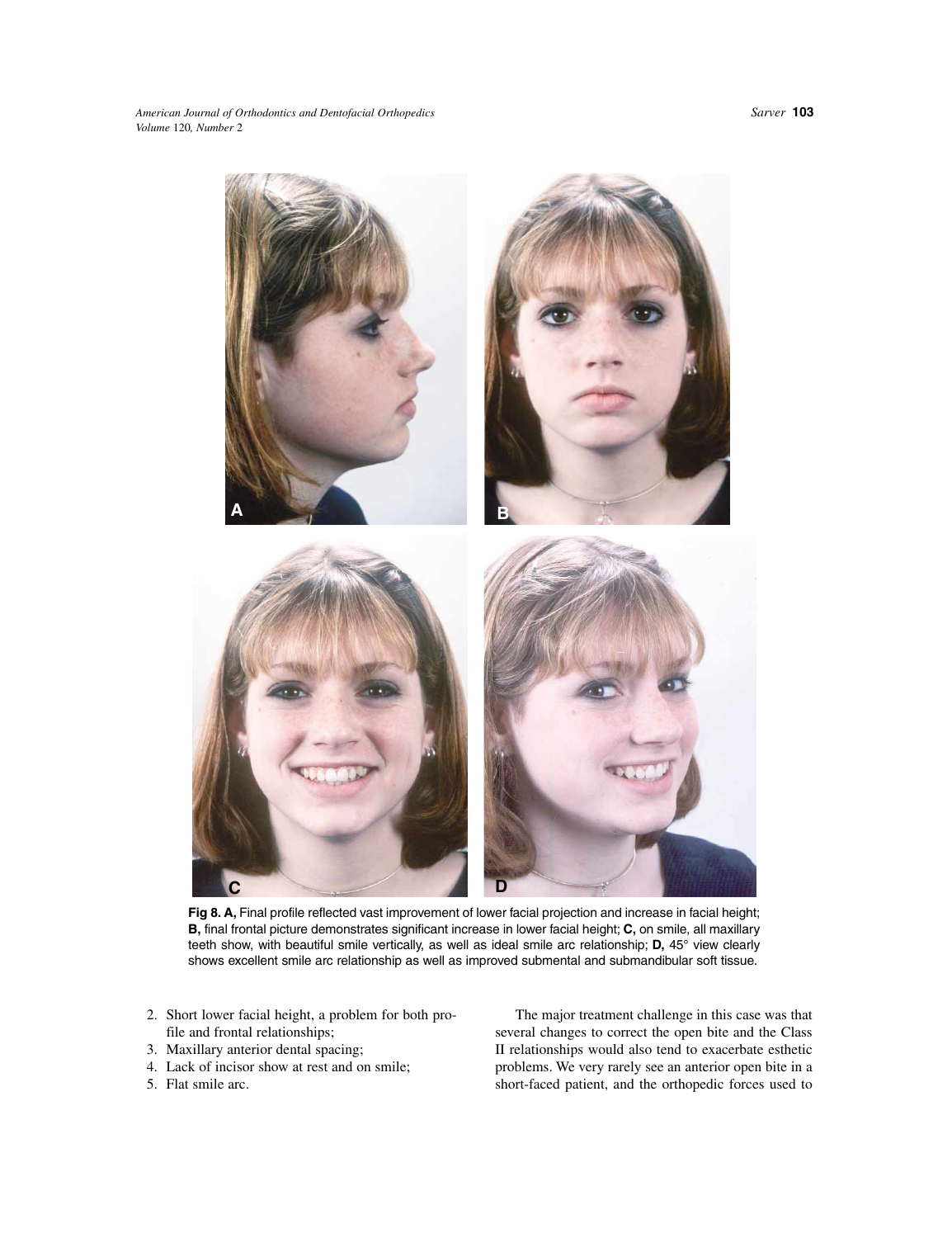**104** *Sarver American Journal of Orthodontics and Dentofacial Orthopedics August 2001*



**Fig 9.** Final frontal dental pictures reflect successful bite closure.





**Fig 10.** Superimposition on palatal plane demonstrates uprighting of maxillary anterior teeth resulting in retraction and lengthening of maxillary incisors relative to upper lip. This movement improved smile by increasing tooth display. Mandibular superimposition demonstrates uprighting and retraction of mandibular incisors, resulting in bite deepening and increased overjet.

reduce vertical growth and close the open bite would work against the goal of increasing lower face height.

Extrusion of the maxillary anterior teeth to increase the amount of tooth exposure on smile was both desirable and possible because the teeth were markedly flared and space was present. Space closure by upright-

**Fig 11.** Overall superimposition reflects that rotation of palatal plane was favorably clockwise and amount of mandibular growth was significant, resulting in remarkable improvement in skeletal relationships.

ing the incisors through retraction on round wire (to allow the crown to rotate inferiorly) would elongate the crowns of the teeth, which would accomplish the functional goal of closing the bite and increasing the amount of tooth show at rest and on smile.<sup>6</sup> Extrusion of the maxillary incisors also offered the advantage of steepening the smile arc to be more consonant with the lower lip. Extrusion of the maxillary incisors would allow more tooth to show on smile and would close the bite but would not increase lower facial height.

Growth modification also required careful choices. The goal was to bring the mandible relatively forward and increase the lower facial height to improve overall vertical facial proportionality and the deep labiomental sulcus. The everted lower lip was due to a combination of soft tissue redundancy created by the decreased vertical dimension of the face and excessive overjet. However, an increase in the lower facial height would work against closing the bite. Thus, growth modification with cervical headgear was selected to place force on the maxilla; however, the outer bow was shortened and placed inferiorly (Fig 7). The use of cervical headgear in a patient with an open bite is unusual, but full appliance engagement of the entire maxillary arch would theoretically result in clockwise rotation of the palatal plane, which would also close the bite and extrude the anterior segment to increase incisor show.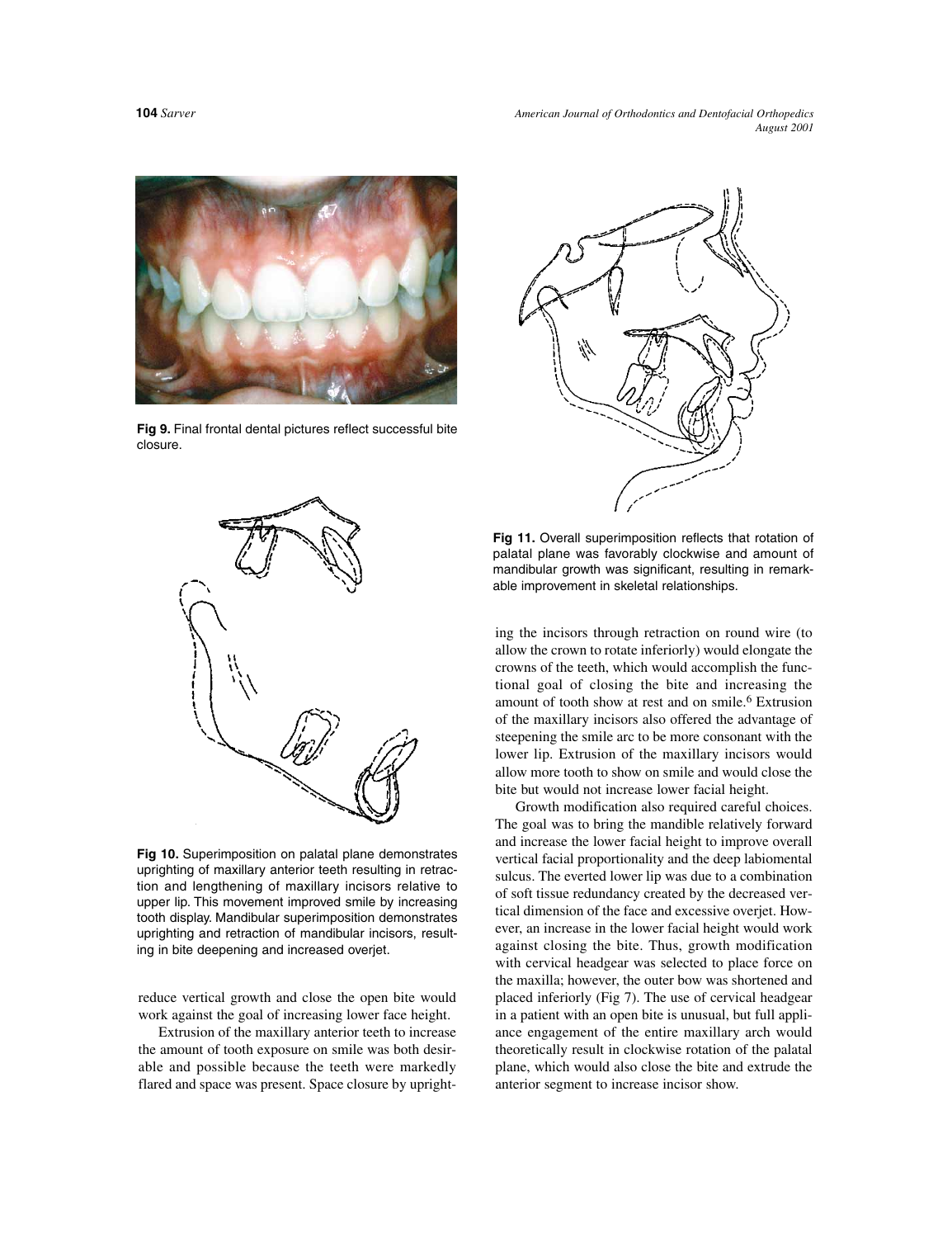*American Journal of Orthodontics and Dentofacial Orthopedics Sarver* **105** *Volume* 120*, Number* 2



**Fig 12.** This 35-year-old female had a chief complaint of dental crowding. Frontal facial proportions at rest were normal, and smile line was characterized by ideal incisor curvature to lower lip line.

Treatment was initiated during the prepubertal growth phase at age 11 with a maxillary fixed appliance and cervical headgear; additional appliances were placed as the remaining permanent teeth erupted. Once .016-in archwires were attained (in a .018-in appliance), elastic chain was used to close the maxillary diastema, and the remainder of treatment was directed toward managing the maxillary rotation and bite closure. After approximately 30 months of treatment, the patient's profile (Fig 8, *A)* was dramatically improved with improved mandibular projection, an increase in the lower facial height, and a significant change in the chin-neck angle. An improvement in the cervicomental angle should be expected with increased mandibular projection, but the soft tissue changes with the growth spurt were also a great addition.<sup>15</sup> The resting frontal relationship (Fig 8, *B)* was characterized by an increase in the lower facial height. The smile was greatly improved with much more incisor show on smile (Fig 8, *C)* and a consonant smile arc. The 45° view (Fig 8, *D)* shows the smile and the lower facial changes attained. The final dental relationships were greatly improved (Fig 9), with some mild unilateral Class II asymmetry remaining.



**Fig 13.** Dental relationships were distinguished by crowded maxillary and mandibular incisors and 100% deep bite.

The cephalometric superimpositions reflect the changes accomplished with the total orthodontic and orthopedic treatment. Superimposition on the palatal plane (Fig 10) demonstrates the uprighting of the maxillary anterior teeth with the rotational effect that resulted in retraction and lengthening of the maxillary incisors relative to the upper lip. This movement improved the smile by increasing tooth display. The mandibular superimposition demonstrates the uprighting and retraction of mandibular incisors, which contributed to closure of the open bite. The overall superimposition (Fig 11) documents that the rotation of the palatal plane was favorably clockwise, and the amount of mandibular growth was significant, resulting in a remarkable improvement in the skeletal relationships.

This case illustrates nicely the principle of the face as determinant of treatment choice because the growth modification and orthodontic mechanics were all chosen, not just to correct the malocclusion, but to improve facial esthetics as well.

#### **Case 2**

This 35-year-old woman came for treatment with a chief complaint of dental crowding. Her frontal facial proportions at rest were normal, and an evaluation of her smile line revealed an ideal incisor curvature to the lower lip line (Fig 12). Her dental relationships (Fig 13) were distinguished by crowded maxillary and mandibular incisors and a 100% deep bite.

Treatment choices in regard to both orthodontic problems have esthetic ramifications that must be considered. Options for treatment of crowding include expansion of the arches or extraction of first or second premolars. The criteria would include the amount of crowding, the vertical skeletal pattern, periodontal condition and attachment, and profile considerations. In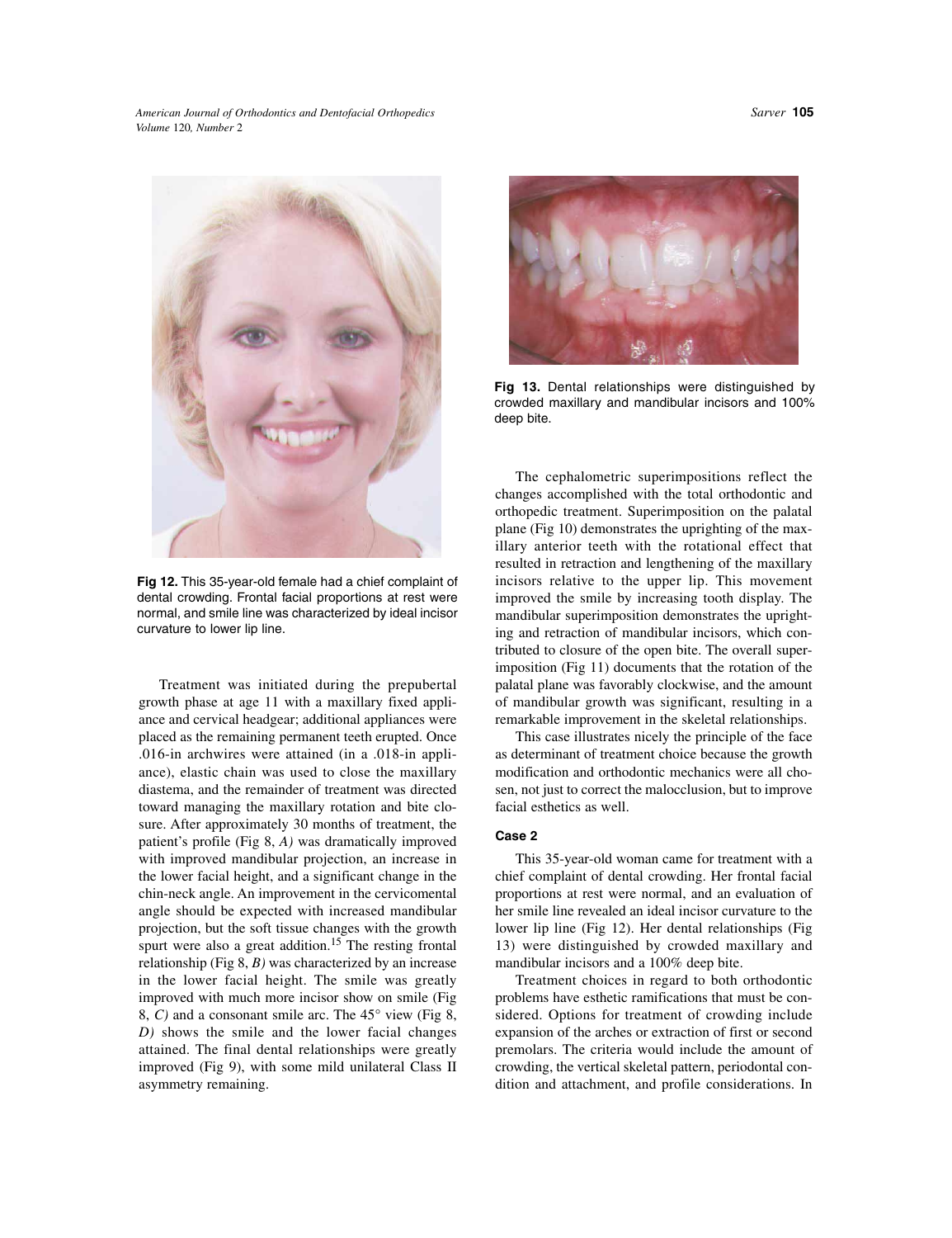**106** *Sarver American Journal of Orthodontics and Dentofacial Orthopedics August 2001*





**Fig 14. A,** Frontal view shows beautiful smile with excellent incisor display; **B,** 45° view shows consonance of maxillary anterior dental curvature with curvature of lower lip.



**Fig 15.** Final dental result was good functionally and esthetically, with alignment and bite opening achieved.

this case, the amount of gingival attachment on the mandibular incisors was adequate and the amount of crowding was moderate. Nonextraction treatment would produce more lip fullness to counteract the normal thinning of the lips that occurs with aging.<sup>16</sup> It was decided to treat the crowding problem without extraction by flaring the mandibular incisors forward. This movement would moderately increase lip protrusion.

Several options were considered for correction of the deep overbite. Alignment and leveling with normal bracket positions and conventional accentuated or



**Fig 16.** Overall cephalometric superimposition reflects flaring of mandibular incisors resulting in bite opening (advancement of mandibular incisor crown with its rotation point at root apex; this resulted in a more inferior position of incisal tip) and increased lower lip fullness.

reverse curve archwires was one option. This treatment might result in some undesirable leveling of the maxillary arch. Because the smile arc would be affected by this maxillary leveling, it was important to maintain the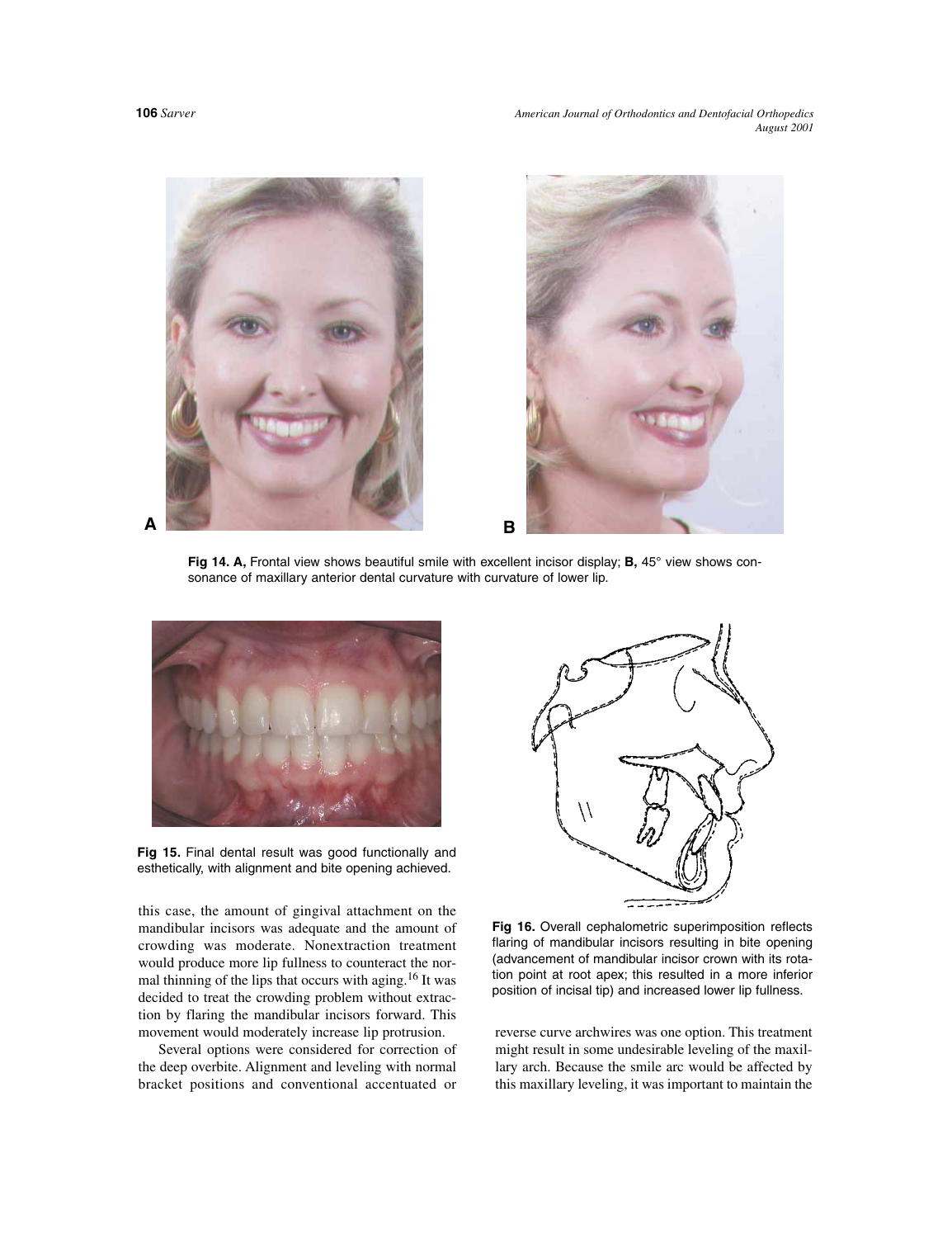*American Journal of Orthodontics and Dentofacial Orthopedics Sarver* **107** *Volume* 120*, Number* 2



**Fig 17. A,** Profile exhibited strong lower face, with lower lip more prominent than upper lip; **B,** lower facial height was long with disproportionately long chin; upper lip comprised only 25% of lower facial vertical third, and lower lip and chin comprised 75%; **C,** on smile, there was slightly more gingival display in posterior aspect of smile than in anterior display. Posterior maxilla was tilted with moderate posterior cant that contributed to flat smile arc relative to curvature of lower lip.

maxillary incisor position rather than to intrude the maxillary incisors during any phase of leveling.

Extrusion of the posterior teeth would also help to correct the deep overbite. This option offered the advantage of not changing the smile arc while having a tendency to increase the lower facial height. However, there is evidence that posterior dental extrusion is difficult in adult patients.<sup>17</sup>

Another option was intrusion of the mandibular incisors. This would permit us to leave the maxillary incisors vertically where they were, so that the smile arc would be protected. Inferior positioning of the mandibular incisor crowns can occur through 2 mechanisms: intrusion arch mechanics (like a utility arch or auxiliary intrusion arch) or inferior positioning of the crowns with anterior tipping of the teeth through leveling with reverse curve lower archwires. Reverse curve archwires place an intrusive force on the bracket anterior to the center of resistance, resulting in labial flare and a decrease in crown height.

Bite opening was to be achieved with bracket placement on the maxillary incisors to maintain the present maxillary incisor vertical position, and placement of the mandibular incisor brackets nearer to the incisal



**Fig 18.** Occlusal relationships were quite good; however, some slight dental compensation (uprightness of mandibular incisors) was still present.

edge than to the center of the tooth. Bracket placement is very important to protect the maxillary smile arc and to avoid the complications noted in Figure 4, *A* and *B*. Reverse curve lower archwires, with flat upper archwires, were also used to achieve bite opening.

Total treatment time was 14 months. The frontal view shows a beautiful smile with excellent incisor display (Fig 14,  $\hat{A}$ ). The 45° view shows the consonance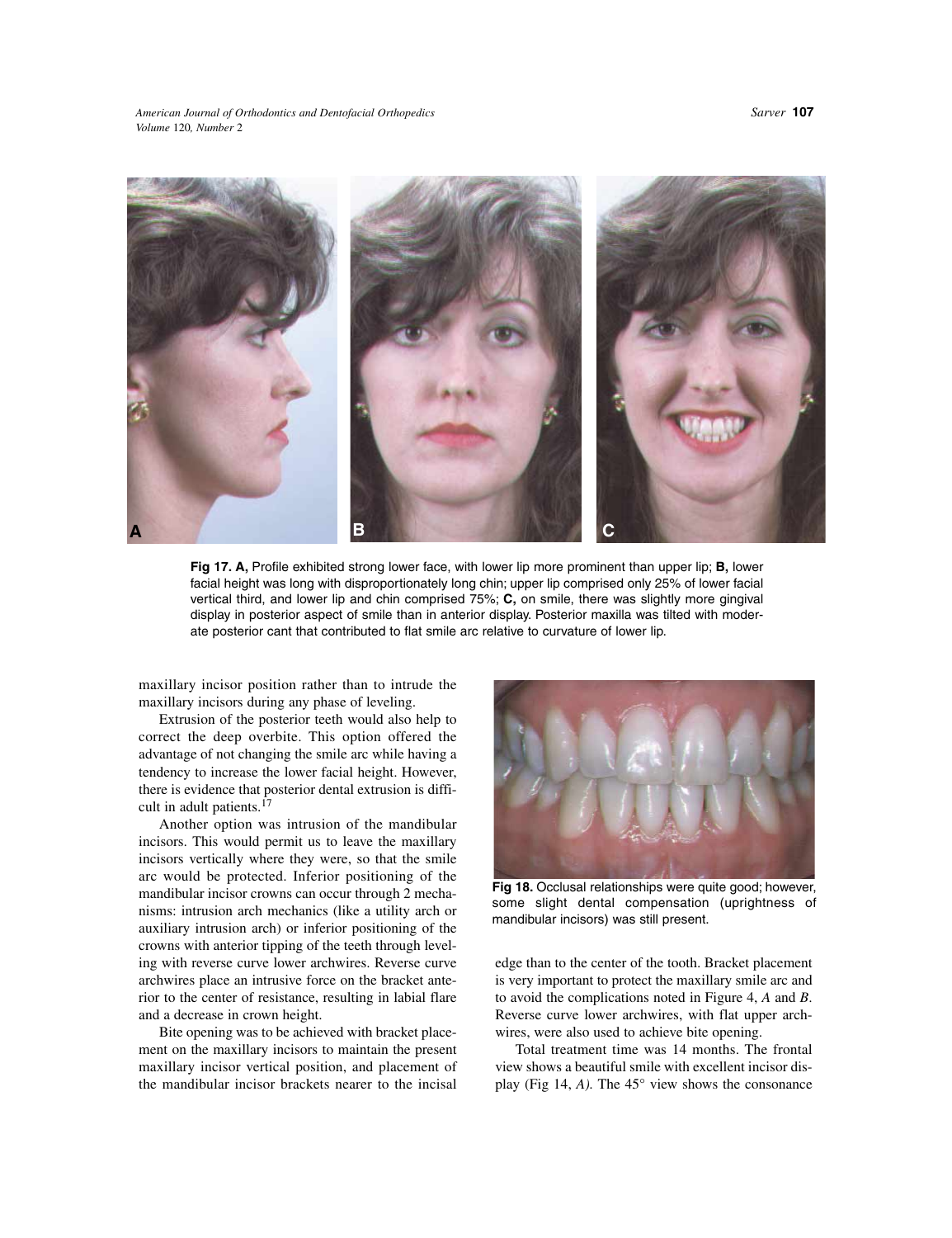

**Fig 19. A,** After maxillomandibular surgery and clockwise occlusal plane rotation with rhinoplasty and vertical genioplasty, profile was improved in facial height, nasal form, and lip balance; **B,** 45° view reflects contribution of advancement of maxilla and change in upper lip projection relative to lower lip, along with refinement of midface by means of rhinoplasty.

of the maxillary anterior dental curvature with the curvature of the lower lip (Fig 14, *B).* The final dental result was good, both functionally and esthetically, with alignment and bite opening achieved (Fig 15). The overall cephalometric superimposition shows that the maxillary incisors and molars remained virtually unchanged vertically, whereas the mandibular incisors were tipped facially (Fig 16). This produced more lower lip fullness and resulted in a more inferior position of the incisal tip. This was not true intrusion but it did have the effect of opening the bite.

Obviously, this patient could have been treated in a number of ways and maintained her attractive appearance. But attention to maintaining her existing incisorto-lip relationship, so that the orthodontic mechanics did not alter the smile arc, enhanced the esthetic outcome.

## **Case 3**

This 28-year-old patient had a history that included orthodontic treatment as an adolescent with 4 premolar extractions, followed by an unfortunate period of Class III growth. She underwent orthodontic retreatment with mandibular reduction at age 24. She was seeking further treatment because she felt she had not attained the esthetic benefit of treatment that she desired. A systematic evaluation included the profile, frontal at rest, frontal on smile, and dental relationships.

*Profile.* The profile problem list was characterized by a nasal tip that was slightly over-projected and located more inferiorly than was desirable (Fig 17, *A).* The nasolabial angle was slightly acute because of low nasal tip placement. The upper lip was not as procumbent as the lower lip, and the mandible was slightly ahead of the maxilla.

*Frontal at rest.* The lower facial height was long with a disproportionately long chin (Fig 17, *B).* The upper lip comprised only 25% of the lower facial vertical third, while the lower lip and chin comprised 75% of the lower facial height (a 1:2 ratio is more esthetic). Nasal width was slightly narrower than the intercanthal width, and the vermilion show of the upper lip was slightly less than that of the lower lip.

*Frontal on smile.* On smile, the transverse smile relationships were quite good, and the amount of gin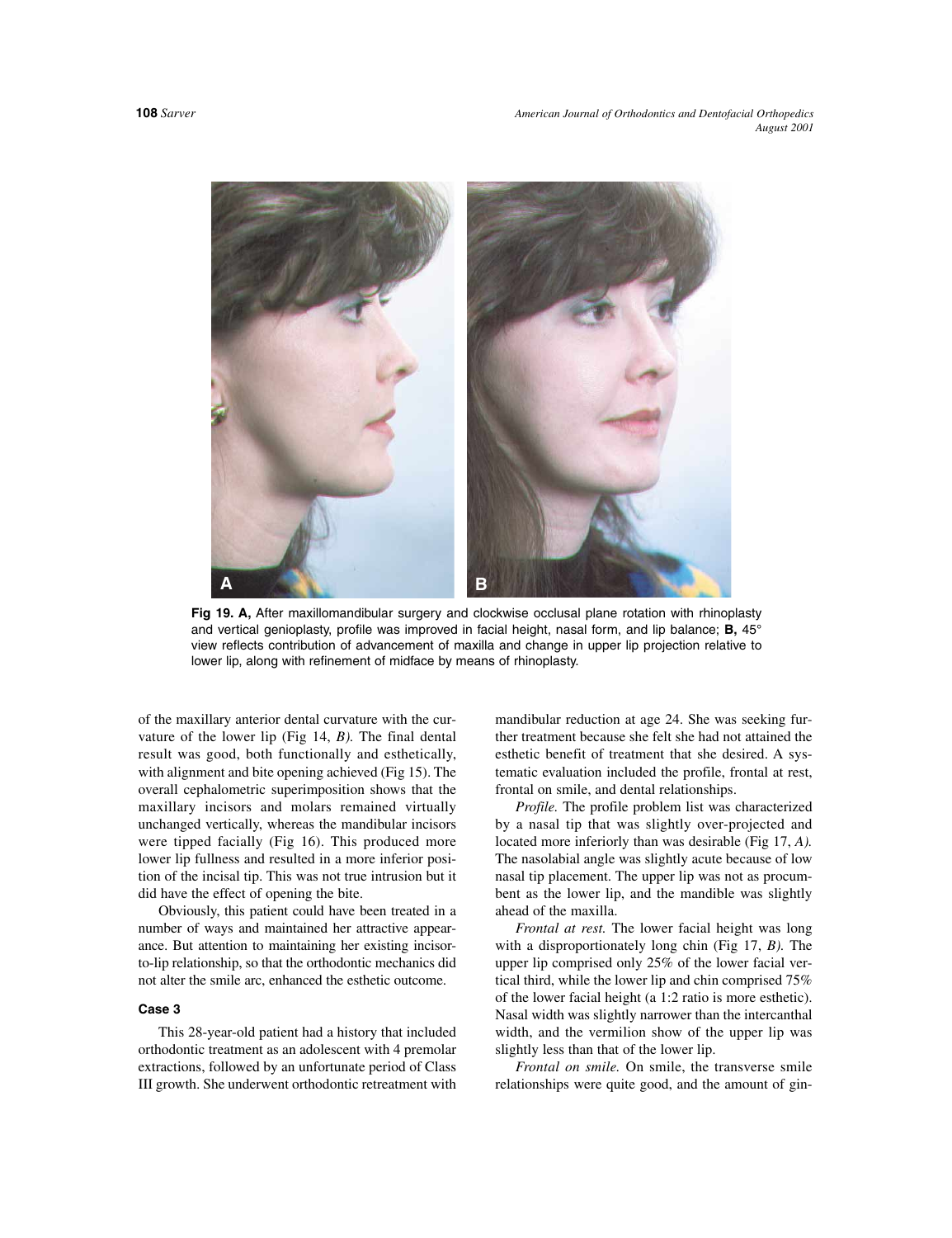*American Journal of Orthodontics and Dentofacial Orthopedics Sarver* **109** *Volume* 120*, Number* 2



**Fig 20. A,** Final frontal picture characterized by slightly wider nose; vertical facial proportionality improved significantly by shortening of chin height; **B,** smile relationship was changed with elimination of posterior gingival display. Consonance of occlusal plane and lip line improved dramatically by means of surgically tilting palatal plane.

gival display in the upper central area was excellent (Fig 17, *C).* However, there was slightly more gingival display in the posterior aspect of the smile than the anterior display. The posterior maxilla was tilted with a moderate posterior cant that contributed to a flat smile arc relative to the curvature of the lower lip.

*Dental relationships.* The occlusal relationships were excellent. However, some dental compensation (uprightness of the mandibular incisors) was still present (Fig 18).

The observations outlined above can be broken down into treatment options, starting from superior to inferior:

- 1. Nasal overprojection. Consider rhinoplasty for reduction of tip projection, as well as rotation of the tip more superiorly to improve the nasolabial angle.
- 2. Retrusive upper lip relative to lower lip. Although movement of the lower lip back is an option, this would tend to flatten the profile, and 2 mandibular premolars had already been removed. Maxillary advancement might be considered, but was contraindicated because of the existing Class I occlusion.
- 3. Maxillary lip augmentation with rhinoplasty. This is an option but is unpredictable.

The frontal facial relationships and the treatment of the smile line virtually dictated the rest of the orthodontic and orthognathic treatment plan. Because of the posterior gingival display and the flatness of the smile arc, posterior maxillary impaction was recommended to reduce posterior gingival display and tip the occlusal plane clockwise. This movement would improve the posterior smile line and, at the same time, tip the maxilla so that the incisal alignment is more consonant with the lower lip, resulting in a better smile arc.

The profile would be favorably affected by the clockwise occlusal plane rotation. Because of the tip to the maxilla, the anterior nasal spine would travel forward when the anterior tip of the maxilla is performed surgically, and some maxillary advancement could also be performed. Then the mandible would necessarily be repositioned surgically to rotate it in a clockwise fashion to compensate for the changed palatal plane. This, in essence, would rotate the mandible back, while the maxilla travels forward.18,19 The posterior maxillary impaction would also upright the flared maxillary incisors relative to the upper face. Vertical chin reduction was also recommended as part of the treatment plan. Recall that the vertical proportions of the lower face were less than ideal, with the upper lip represent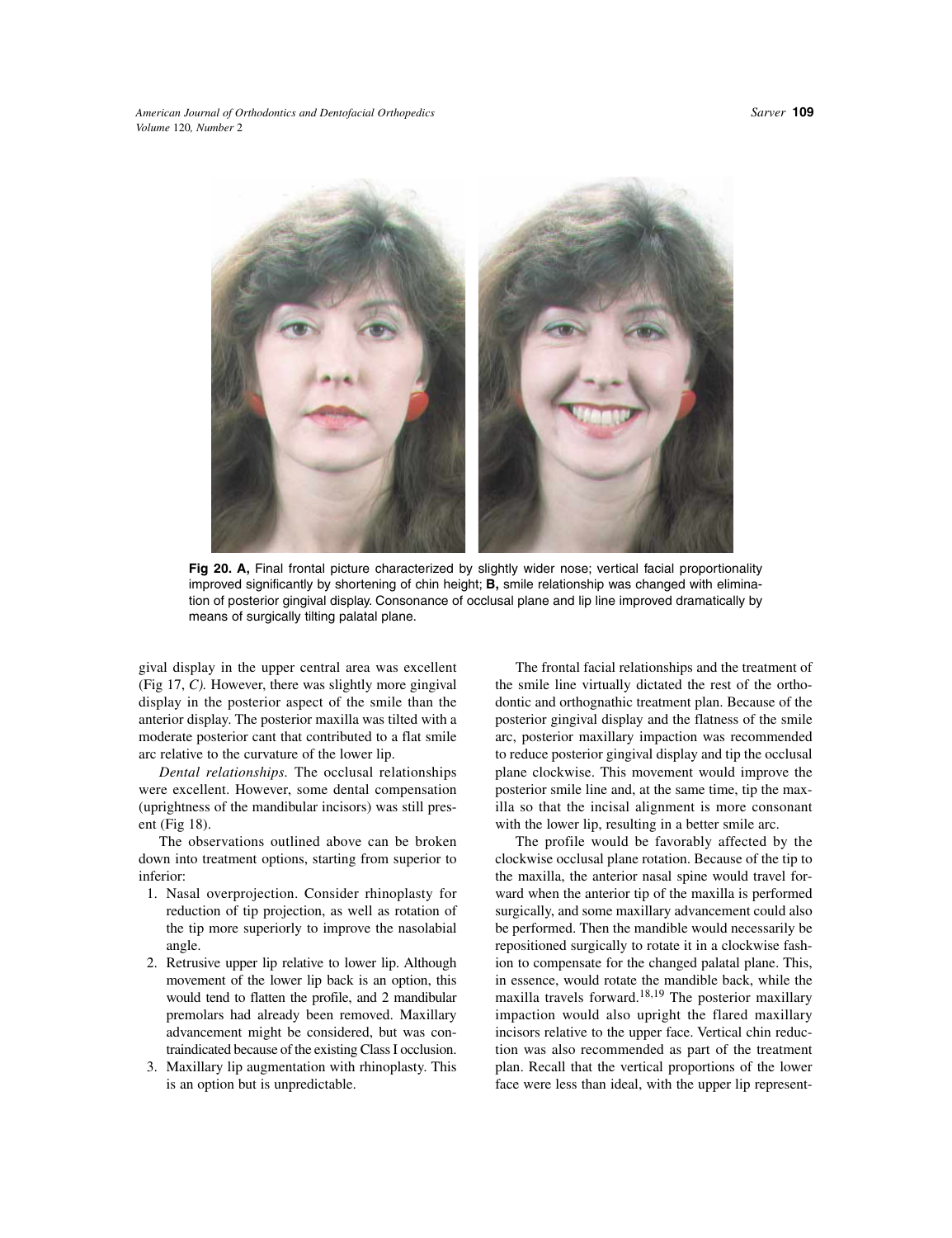**110** *Sarver American Journal of Orthodontics and Dentofacial Orthopedics August 2001*



**Fig 21.** Final occlusal photographs reflect good final relationships.

ing 25% of the facial height and the lower lip and chin 75%, as compared with the one third–to–two thirds ideal. Therefore, a wedge genioplasty was planned to shorten the lower facial height.

The surgical plan summary was as follows:

- 1. Maxillomandibular surgery to rotate the occlusal plane and lower face in a clockwise fashion was chosen. The point of rotation was planned to be at the incisal edge, with the posterior maxilla going up approximately 3 mm (the amount of gingival display measured on smile) and no anterior impaction because the incisor-to-lip relationships were ideal. Rotation around the incisal edge to bring the upper part of the maxilla forward was designed to improve lip projection and widen the slightly narrow nose. The mandibular procedure would rotate the mandible in a clockwise fashion and thus reduce mandibular projection and balance the lower lip with the upper lip.
- 2. Adjunctive and simultaneous rhinoplasty would be performed to elevate the nasal tip and reduce projection. No effort was made to control nasal width because a wider nose was desired.
- 3. Vertical genioplasty with wedge reduction to reduce the chin height and normalize facial heights was planned.

Figure 19, *A,* represents the finished profile. The elevation of the nasal tip and the elegance provided by the rhinoplasty dramatically improved the appearance of the midface. Also note the improved relationship of the upper lip to the lower lip, and the increased vermilion show in the upper lip. The reduction in chin height improved the vertical facial proportionality, but also deepened the labiomental sulcus, which was flatter in the preoperative picture. It is important to look at the patient at a 45° angle (Fig 19, *B)* and note the contri-



**Fig 22.** Cephalometric superimposition reflects clockwise rotation of occlusal plane by means of posterior maxillary impaction and saggital split osteotomy.

bution of the advancement of the maxilla and the change in upper lip projection relative to the lower lip and, again, the refinement of the midface with rhinoplasty.

The final frontal picture (Fig 20, *A)* is characterized by a slightly wider nose, and the vertical facial proportionality improved significantly by the shortening of the chin height. Finally, Figure 20, *B,* represents the change in the smile relationships, with the posterior gingival display eliminated. The consonance of the occlusal plane and the lip line was improved dramatically.

The limiting constraint in this case was the contour of the lower lip in relation to the smile arc. For this patient, surgery was the only option that could change these relationships. The final occlusal relationship is shown in Figure 21.

The cephalometric superimposition (Fig 22) reflects the clockwise rotation of the occlusal plane by means of posterior maxillary impaction and saggital split osteotomy. Note that the maxillary incisor position was maintained vertically and horizontally while the palatal plane rotated around the incisal edge, which resulted in advancement of the superior portion of the maxilla and more upper lip and midfacial fullness. The clockwise rotation of the mandible resulted in less